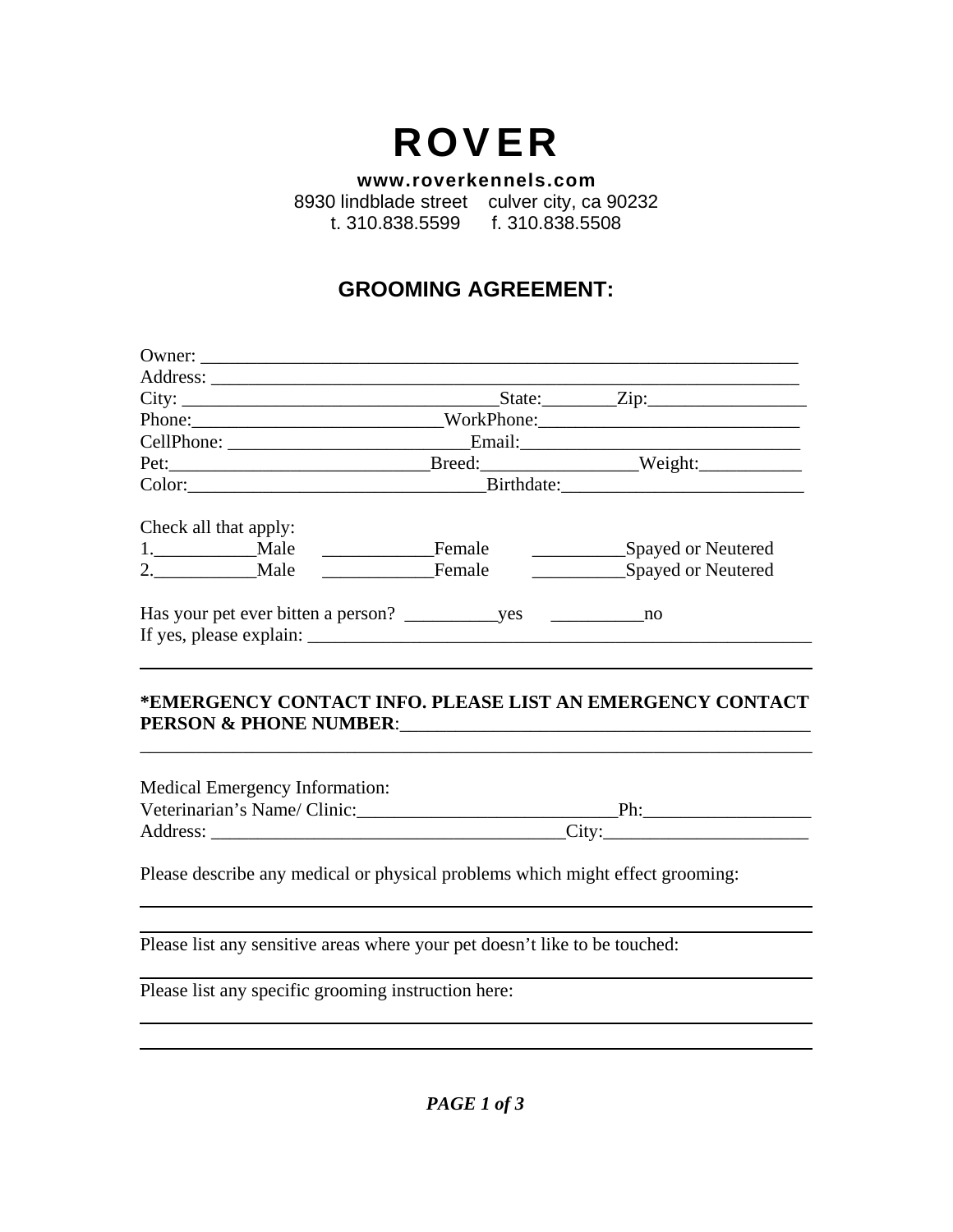Emergency Medical Care: If, in our judgment your pet requires medical care and we are unable to reach you, please indicate below whether you want us to take your pet to a veterinarian or animal hospital.

Les By checking 'yes', you agree to be solely responsible for the payment of all medical bills for your pet and you release Rover, LLC, it's officers, directors, agents, and employees ('Rover") of and from any and all responsibility for, or claims, damages, debts, arising out of or related to such medical care, including, but not limited to, transportation to/from the veterinarian clinic and choice of veterinarian and animal hospital.

Pick up of your pet- Rover will release your pet to the following person(s):

\_\_\_\_\_\_\_By checking here, you may verbally (by telephone) or in writing (fax or otherwise) request that ROVER release your pet to someone other than the person(s) listed above, and you release Rover of or from any and all responsibility for releasing your pet to any person ROVER reasonably believes to be authorized by yourself.

#### ROVER GROOMING POLICIES: \*\*\*Please Read\*\*\* \*\*\*and initial Each Section\*\*\*

Rover accepts pets for grooming only under the following conditions:

\_\_\_\_\_\_\_1.The animal is fit and healthy. Any grooming which takes place on an elderly animal or animal with health problems will be at the owner's risk. Grooming may expose pre-existing health/skin problems for which the company cannot be held liable.

\_\_\_\_\_\_\_2.The animal is vaccinated up to date. Any unvaccinated animal puts itself and others at risk.

\_\_\_\_\_\_\_3.Rover DOES NOT groom pet for show and any grooming on a show pet will be at the owner's risk.

\_\_\_\_\_\_\_4.Dematting/ thinning out of matted hair may cause patchiness and hair loss. Consent to remove the matted hair is on this understanding.

5. Payment will be made as per price list/quote and owners must collect pets once notified by phone. Uncollected pets will be charges a daycare and/or boarding fee.

\_\_\_\_\_\_\_6.Shaving/ stripping of pets will dramatically change the pet's appearance and the hair will be very close to the skin. This may expose pre-existing skin complaints. Your written permission will be required to perform this service.

### *PAGE 2 of 3*